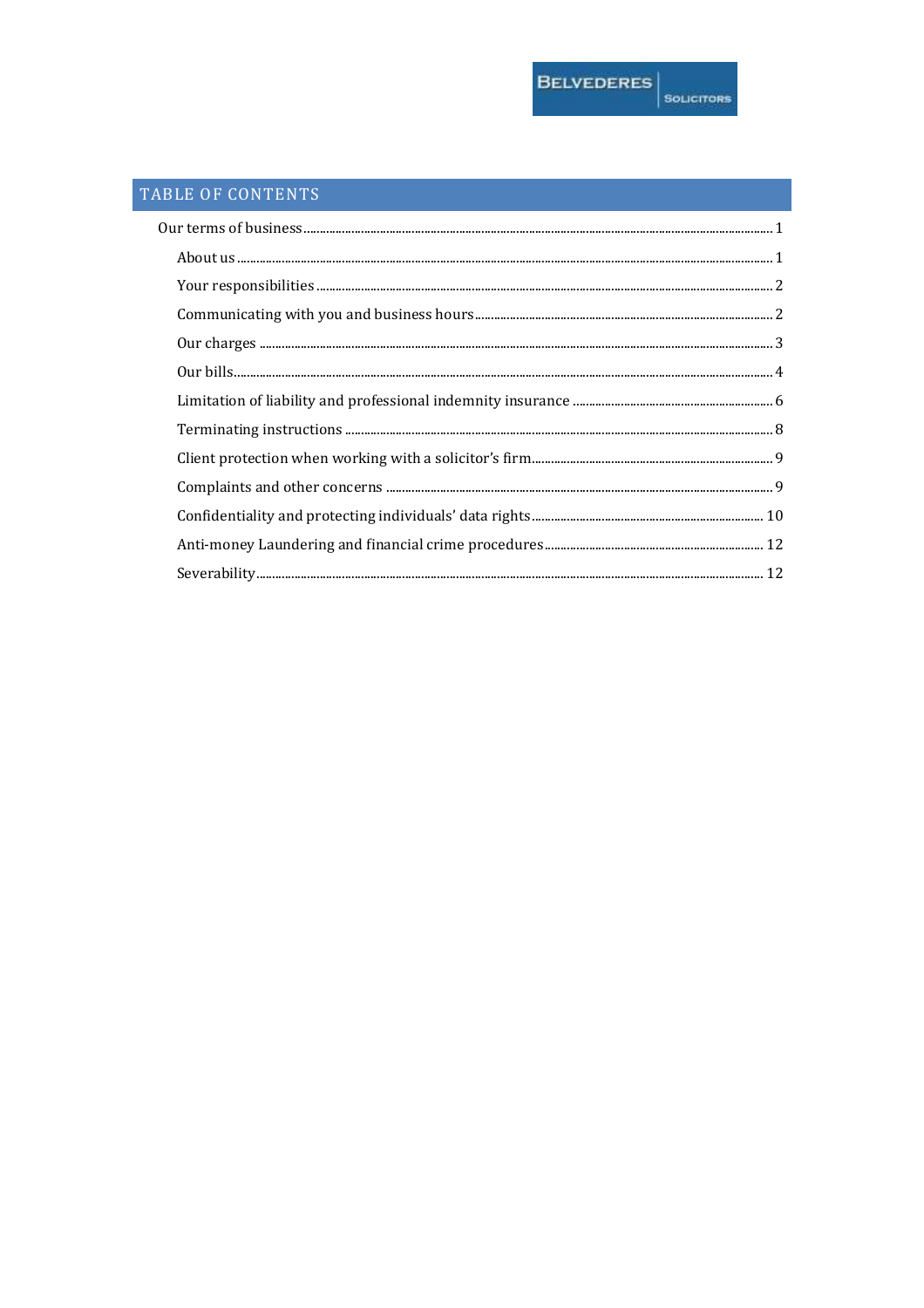#### <span id="page-1-0"></span>OUR TERMS OF BUSINESS

- 1. This document ('Our Terms' or 'These Terms'), together with our 'client care' letter for each matter we work on, forms our entire agreement with you to provide legal services ('our Agreement'). It is an important document and should be read carefully. If you are unsure of any part of These Terms you must contact us for clarification before we begin work for you.
- 2. Unless expressly agree otherwise Our Terms apply to each matter we work on with you. We may change these terms and conditions from time to time and will notify you of this in writing if we do so.

#### <span id="page-1-1"></span>ABOUT US

 $\overline{a}$ 

- 3. We are a partnership. Our VAT number is GB333258077.
- 4. We are a firm of solicitors authorised and regulated by the Solicitors Regulation Authority (SRA) and our legal services under this agreement are regulated by the SRA. Our SRA number is 00046893. You can find out more about the SRA and view the professional rules which apply to us on the SRA website: [www.sra.org.uk.](http://www.sra.org.uk/) Please note that owing to our professional duties as solicitors there are some limits on what we can do to help clients achieve their goals. We cannot, for example, break the law, act in a conflict of interest, mislead the Court or act in a manner deemed 'unethical' by our regulator.
- 5. We are not authorised by the Financial Conduct Authority. However, solicitors are able to provide certain financial services incidental to their legal work while regulated by the SRA. We are included on the register maintained by the Financial Conduct Authority so that we can carry on insurance distribution activity, which is broadly the advising on, selling and administration of insurance contracts. This part of our business, including arrangements for complaints or redress if something goes wrong, is regulated by the Solicitors Regulation Authority. The register can be accessed via the Financial Conduct Authority website at [www.fca.org.uk/firms/financial-services-register.](http://www.fca.org.uk/firms/financial-services-register) Further information would be provided to you in advance of such work on our part including providing you with a statement of demands and needs.<sup>1</sup>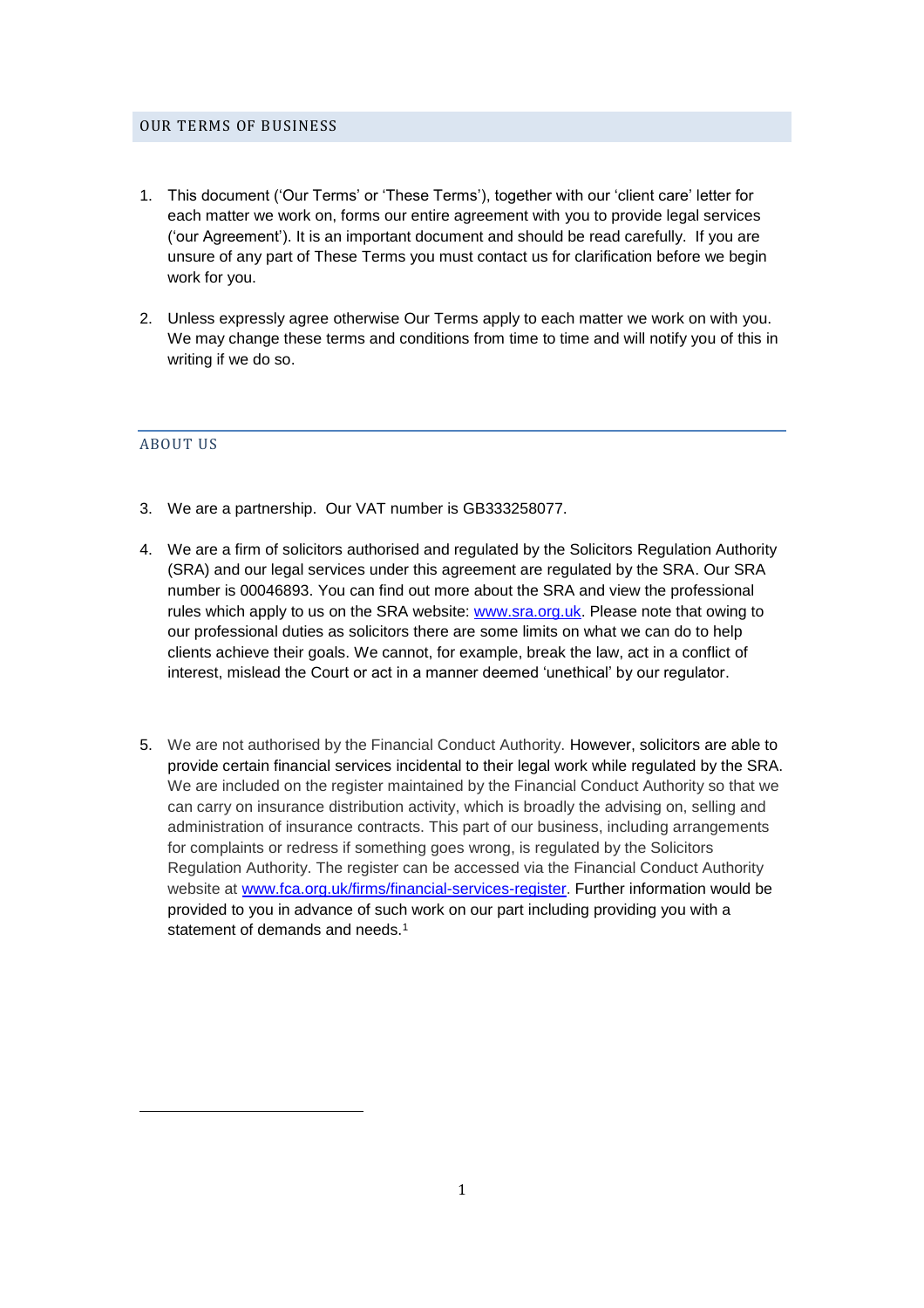## <span id="page-2-0"></span>YOUR RESPONSIBILITIES

## 6. You agree to:

- comply with These Terms;
- provide us with information relating to your matter in a timely, clear and accurate manner. Information provided to us must not be false or misleading. We will not generally verify the information provided unless you expressly ask us to do so;
- tell us straight away of any change in your contact details;
- pay all of our bills and other charges in accordance with These Terms;
- not ask us to do anything which would breach our legal, professional or regulatory duties;
- give us authority to act on your behalf in connection with your legal matter including incurring expenses on your behalf and instructing other professional advisers or similar.

## <span id="page-2-1"></span>COMMUNICATING WITH YOU AND BUSINESS HOURS

- 7. Most clients prefer to use email for written communications, even though email may not be secure. You consent to us corresponding with you by email and relying upon communications coming from your email account unless you tell us otherwise in writing.
- 8. We take reasonable steps to minimise the risk of our email or computer systems carrying a virus or similar harmful items. You agree to also take reasonable steps to properly secure your communications with us and protect the email and computer systems used for your matter. This is important in order to protect your rights and funds. You can learn more about staying safe and secure online including good password practice at: https://www.cyberessentials.ncsc.gov.uk
- 9. We will not accept any instructions from you to alter your banking details or instructions on where money should be sent if received by email. This is due to the risk of fraud by someone impersonating you to divert your money to him or her or instead of you. We reserve the right to take the time to confirm such instructions with you personally by telephone and by other reasonable means before acting on such instructions. Similarly you agree not to rely upon any change of bank details notified to you in relation to our firm including by email even if it appears to come from our firm. Fraudsters can convincingly impersonate email accounts. If you receive any such email purportedly from us or any other suspicious looking communication which appears to be from us please call us on a known number to speak to us immediately. We will not be liable for any losses or damage resulting from funds being sent to an incorrect account or for the interception of payments made in the normal manner.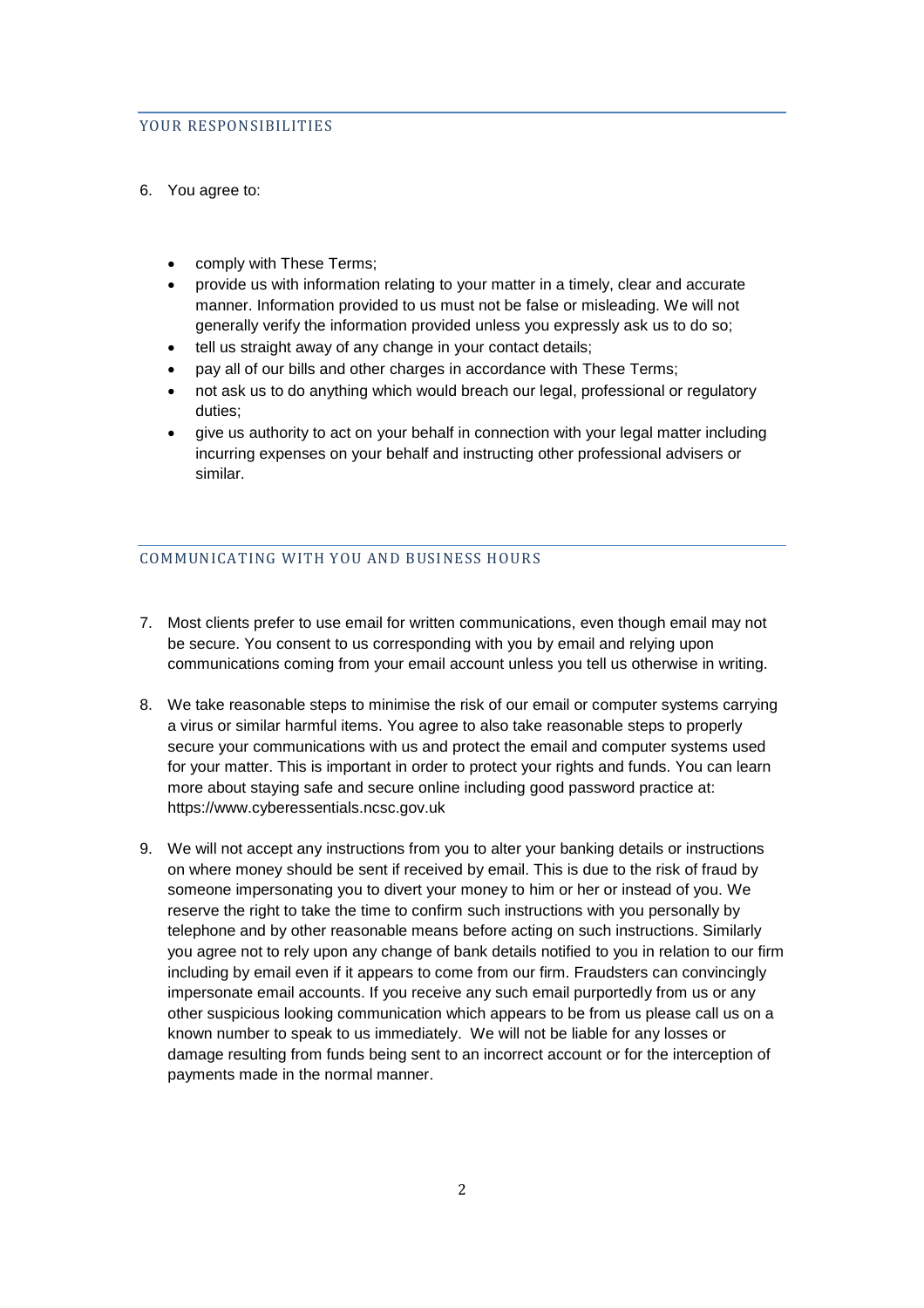- 10. We are normally open between 9:30 AM and 5:30 PM Monday to Friday except for bank holidays. While our staff may sometimes respond to communications and work outside of our normal office hours this is entirely at our discretion and we would ask you to respect that there will be times when we are not available.
- 11. If you are an organisation of some form rather than an individual we will generally take instructions from the individual named in our client care statement. We reserve the right to insist upon sight of a formal resolution by the client organisation as to whom shall instruct us in the future in the event of potentially conflicting instructions from different individuals connected to a client organisation and any question as to from whom we should take instructions.
- 12. As a firm we wish to support and promote equality and diversity. If it would assist you for our services to be delivered in a different way please do not hesitate to let us know and we will investigate how we can assist. A copy of our Equality and Diversity policy, which includes information on reasonable adjustments, is available upon request.

## <span id="page-3-0"></span>OUR CHARGES

- 13. You are liable to pay our charges including our fees for our time spent, disbursements and tax (including VAT on our time spent). Our method of charging may be based upon an hourly rate or a fixed fee. We will explain whether we are charging on an hourly rate or fixed fee basis together with the details of our hourly rates in our 'client care' statement.
- 14. Our time spent on a matter is calculated in six-minute units rounded up to the nearest full six-minute unit of time. For example, short or standard letters, emails and phone calls may require less than six-minutes of a fee earner's time but will still be charged as one six-minute unit. Each six-minute unit is the equivalent of 10% of our hourly rate.
- 15. We reserve the right to vary our hourly rates, for example at the start of a new year. We will give you advance notice of any proposed change. If we feel it is necessary to vary our hourly rates due to the nature of your instructions changing (such as in respect of the urgency of the matter) we will notify you of this and agree an appropriate alternative hourly rate with you.
- 16. When charging on an hourly rate basis we may at the beginning of your matter provide an estimate of the total costs for your matter or for reaching a certain stage in the matter. Similarly we may publish on our website estimates of our costs or automated quotes. These are estimates only and we may provide you with updated estimates as a matter progresses. The costs estimate is not a cap. You remain liable for all charges whether our original estimate is exceeded or not.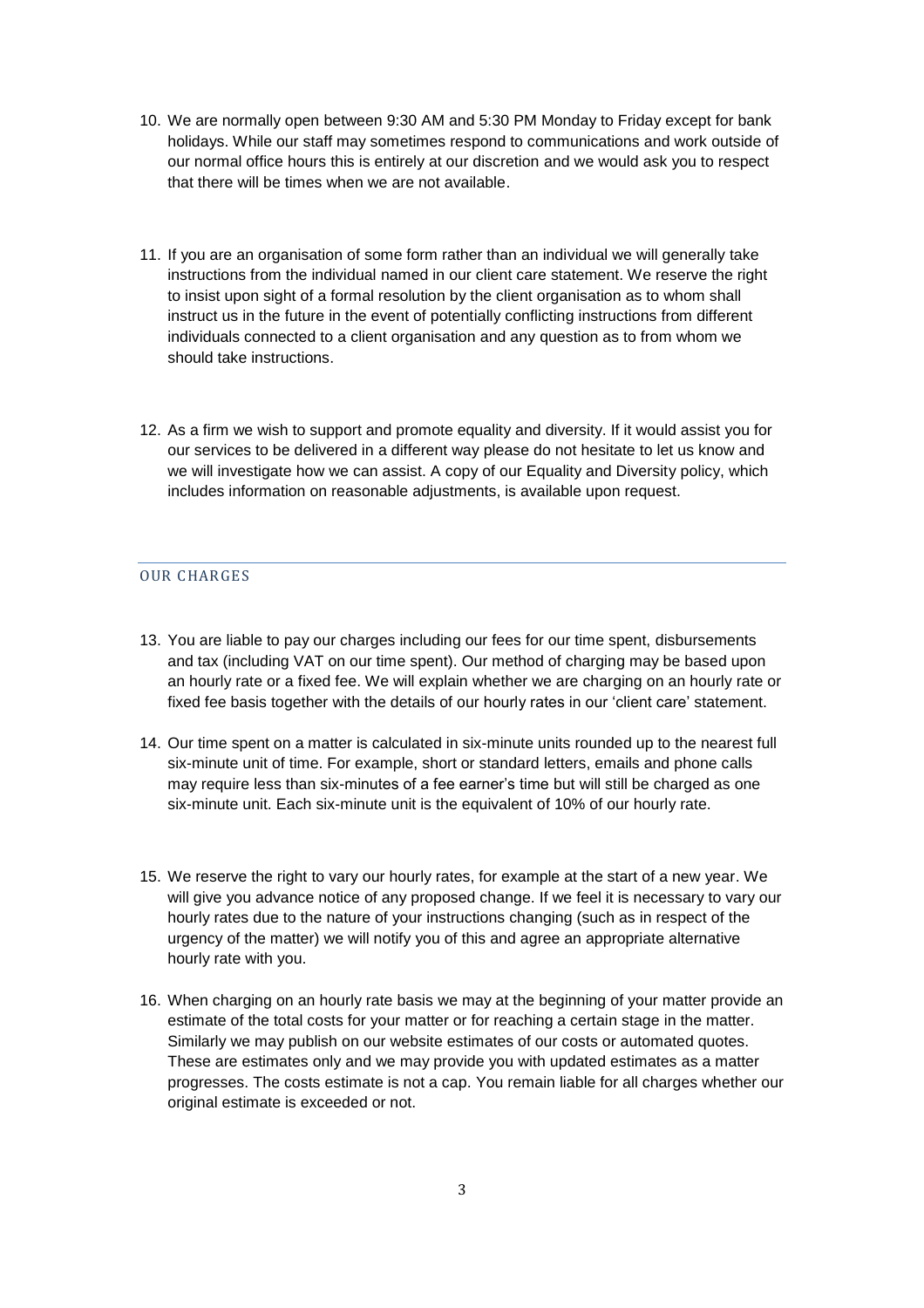- 17. The cost of our services is subject to VAT. All hourly rates and costs estimates quoted by us are exclusive of VAT unless expressly stated otherwise.
- 18. Unless expressly stated otherwise within the client care letter, if we agree to work with you on a fixed fee basis and your instructions are terminated (either by you or because we have grounds to terminate under These Terms) we reserve the right to charge you the full fixed fee. At our absolute discretion, we may alternatively agree to reduce our fee to a sum equivalent to what our charges would have been for the work actually undertaken on a time spent basis applying our standard hourly rates.
- 19. We may require a payment on account of our costs prior to beginning work on your matter and in order to continue work for you. We are not required to use a payment on account of costs to fund interim bills but reserve the right to transfer monies paid on account of costs for payment of outstanding charges upon the raising of a bill.
- 20. We may as your agent ask others to work on your behalf and you will be responsible for their fees as incurred 'disbursements'. Disbursements are costs related to your matter that need to be paid to other people but we handle the payments on your behalf to ensure a smoother process

## <span id="page-4-0"></span>OUR BILLS

- 21. Unless agreed otherwise in writing we may raise a bill on an 'interim basis' (so before the end of your legal matter) which may include disbursement only bills. Paid interim bills will be credited against your final bill.
- 22. If you are receiving or anticipate receiving assistance with funding from a third party in connection with your legal matter you nonetheless remain liable for the payment of our charges in accordance with These Terms. This includes where you are seeking to claim back part or all of our costs from an opponent in litigation.
- 23. Should we become liable for further expenses incurred on your behalf after sending you our final bill we reserve the right to raise a further bill for these costs.
- 24. Our bills are payable upon receipt by you. We may charge interest on unpaid bills at a rate of 8% above the Bank of England's base rate. Interest will begin to run prior to securing judgement.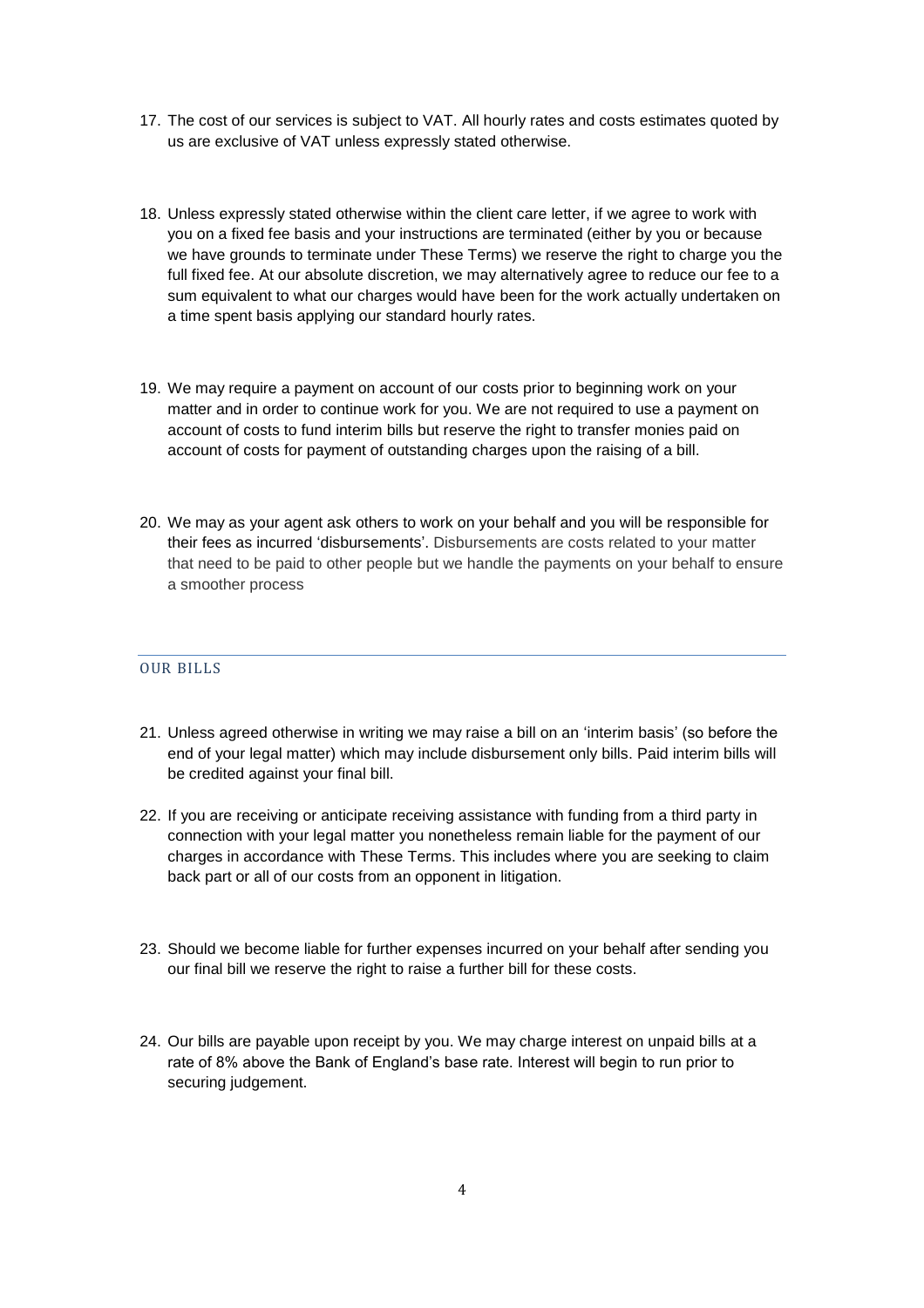- 25. If you do not pay our bills we reserve the right to cease further work for you and to withhold from you any information or items relating to your matter until full payment has been received (subject to such information that may be available to you under data protection laws).
- 26. It is a condition of these instructions that you agree to receive a bill via electronic means such as email.
- 27. If you wish to complain about our bill you can follow our complaints procedure (see below). You may also ask Court to assess our bill of costs under Part III of the Solicitors Act 1974 subject to certain time limits and conditions.
- 28. If we are instructed by more than one person then the obligation to pay our bills will be joint and several (otherwise the rights and obligations shall be several).

*Holding client money and payment of interest*

- 29. We may hold money on your behalf in our client account. Our client account is in England & Wales and is covered by the Financial Services Compensation Scheme. You should be aware however that there is a limit of £85,000.00 for all monies held by you in the particular bank whether via our client account or otherwise as well as certain eligibility conditions. For more information visit [https://www.fscs.org.uk.](https://www.fscs.org.uk/)
- 30. We keep interest paid on the general client account for ourselves. However, we have adopted a policy of paying to clients a fair and reasonable sum in lieu of interest on the monies held when it is fair and reasonable to do so. While we strive to adopt a fair policy, clients should understand that they are unlikely to gain as much interest on monies held by us as part of their legal matter as they might if they invested the money themselves.
- 31. We do not pay interest to clients for money held in circumstances in which we are not required to do so and where we consider that this would be inappropriate, namely:
	- where the amount of the interest calculated under our policy is less than £20.00 (for reasons of administrative cost and proportionality);
	- on money held for professional disbursements (such as a barrister or translator's fee) if that person has requested a delay in payment of the fee;
	- on money held for the Legal Aid Agency (if applicable);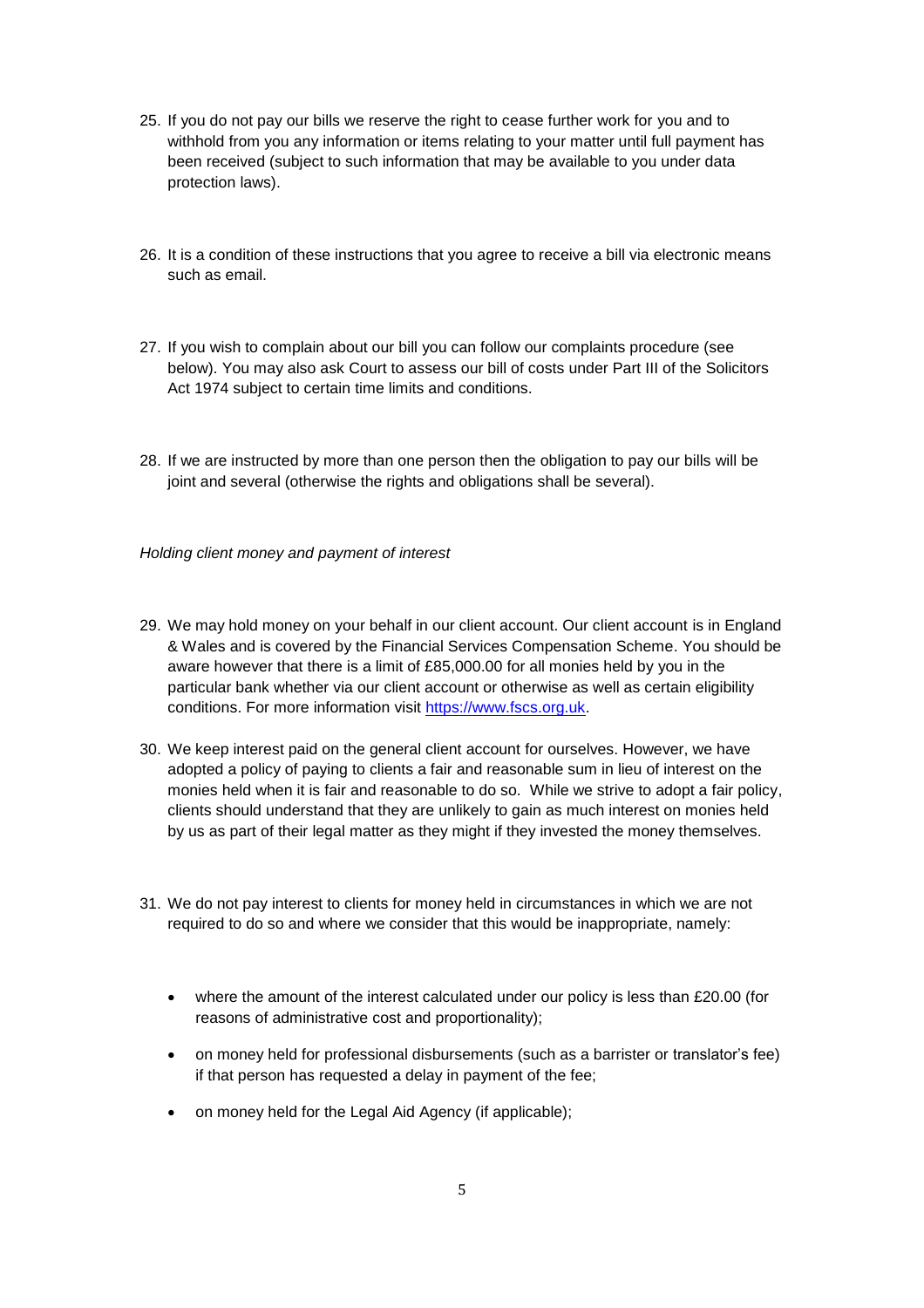- on an advance by us into our general client account to fund a payment on the client's behalf in excess of funds already held for the client in that account;
- where we have agreed with the client, because it is fair in all the circumstances to do so, not to pay any interest in their particular case i.e. because the client has contracted out;
- where the client has instructed us to hold the money in such a way that unusually no interest is in fact accrued.
- 32. We keep the £20.00 cap and levels of interest payments made under review as interest rates change from time to time.
- 33. Our policy is to:
	- compound interest quarterly. The current rate of interest which we apply is published on our website;
	- pay interest at the end of the client's matter save for where it is more appropriate to account for a sum in lieu of interest on an interim basis owing to monies being held for an unusually long period of time;
	- calculate interest in accordance with applicable rates during the period for which we hold cleared funds for the client.

# <span id="page-6-0"></span>LIMITATION OF LIABILITY AND PROFESSIONAL INDEMNITY INSURANCE

- 34. You agree to the limits on our liability set out in These Terms and that these are reasonable in all the circumstances.
- 35. For the avoidance of doubt, nothing in These Terms seeks to exclude or limit our liability in respect of our liabilities which cannot lawfully be excluded or limited, such as in respect of death, personal injury, fraud or fraudulent misrepresentation. The following terms should therefore be read subject to this.
- 36. We will not be liable for any special, indirect or consequential loss or damage of any kind (whether foreseeable or known or not) including loss of profit, revenue, income, business, opportunity, goodwill or similar economic loss or damage.
- 37. We shall not be liable to you for any loss or damage arising as a result of 'force majeure' (that is, if we are unable to perform any of our services as because of a cause beyond our reasonable control).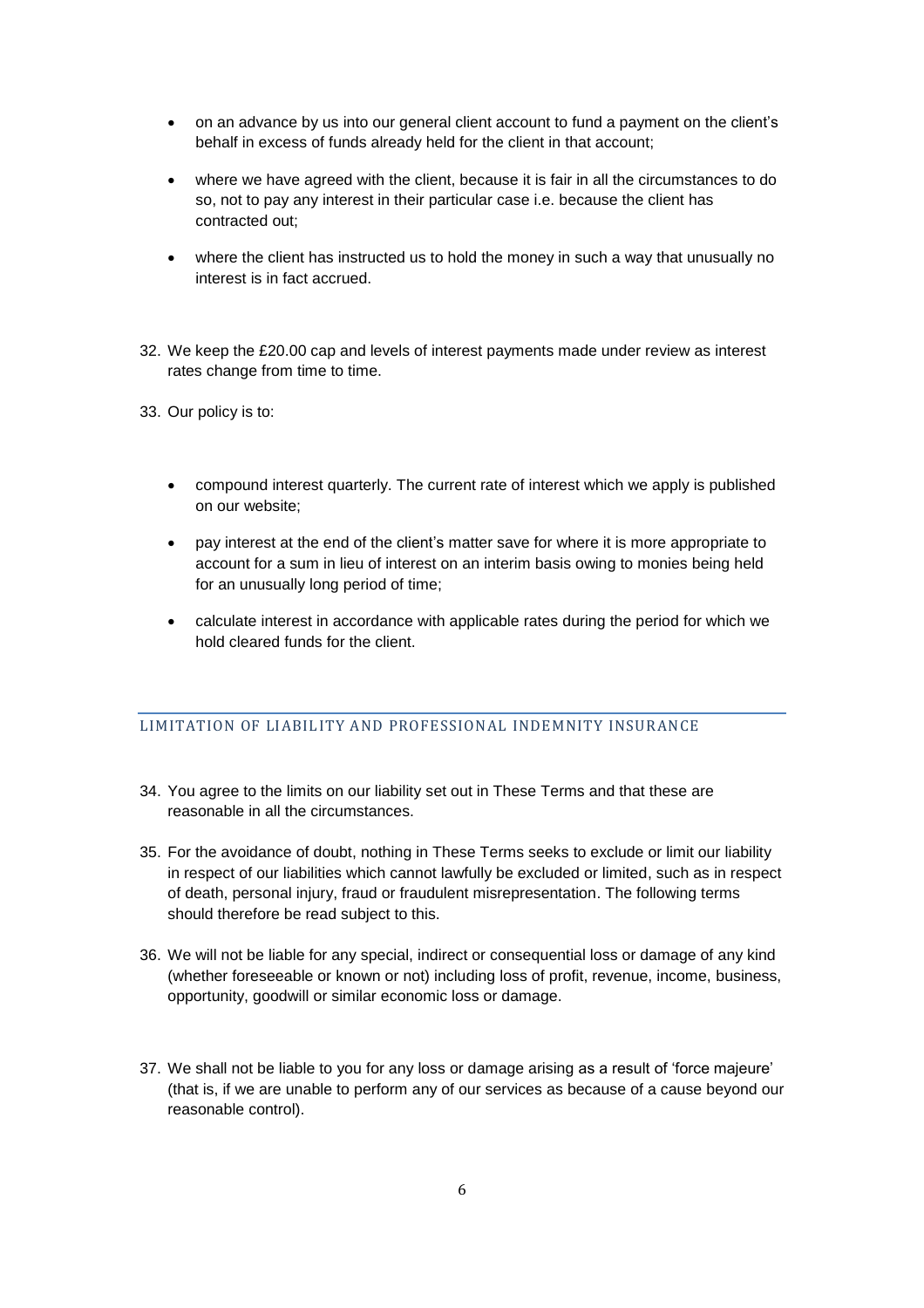- 38. We will not be liable for any loss or damage of any kind arising as a result of complying with our legal and regulatory duties, such as delays or disclosures arising in the context of compliance with anti-money laundering legislation.
- 39. We will not be liable for any services or product provided by any third party even if instructed by us on your behalf or utilised by us in the provision of our services to you.
- 40. We will not be liable in respect of any losses arising from the failure of any bank with whom client funds have been deposited.
- 41. We will not be liable to anyone who is not our client in respect of professional negligence. These Terms confer no rights on any third parties. The Contracts (Rights of Third Parties) Act 1999 shall not apply.
- 42. We may from time to time agree with you a liability cap for any given matter. This will ordinarily be agreed in our 'client care' statement before beginning work on the relevant matter. We will not cap our liability below the minimum amount of the professional indemnity insurance cover solicitors must have in place to insure against mistakes, currently. Where a liability cap is agreed it will apply to our aggregate liability to both you and to any other client for whom we are instructed in that matter. The cap will apply whether the liability arose by reason of negligence, breach of contract, breach of statutory duty or otherwise and whatever the type of loss or damage arising (subject to the limits on our abilities to lawfully exclude and limit liability as detailed above).
- 43. Services are provided by our lawyers for and on behalf of our law firm. You agree not to bring any claim against any of our staff including principals (i.e. partners / members / directors) in connection with any loss or damage suffered in connection with our services. Please note that this does not restrict your rights to compensation in appropriate cases from our insurers or from us as a law firm.
- 44. We will only provide advice on matters within the scope of our instructions. We appreciate that this places limits on how we can help but it is important that we do not stray into areas beyond our expertise. Please note in particular therefore that (unless explicitly stated otherwise within your client care letter) tax advice, advice on the law of jurisdictions outside of England & Wales and financial, accounting and commercial advice is outside the scope of our instructions. This means that we will not provide you with any advice on these matters or any other matters outside of the scope of our Agreement with you. We will not take account of any goals sought in respect of matters outside the scope of our Agreement with you even if a relevant issue arises during the course of our work together. You may therefore wish to seek separate specialist advice if you would like assistance with matters outside of the scope of our work together.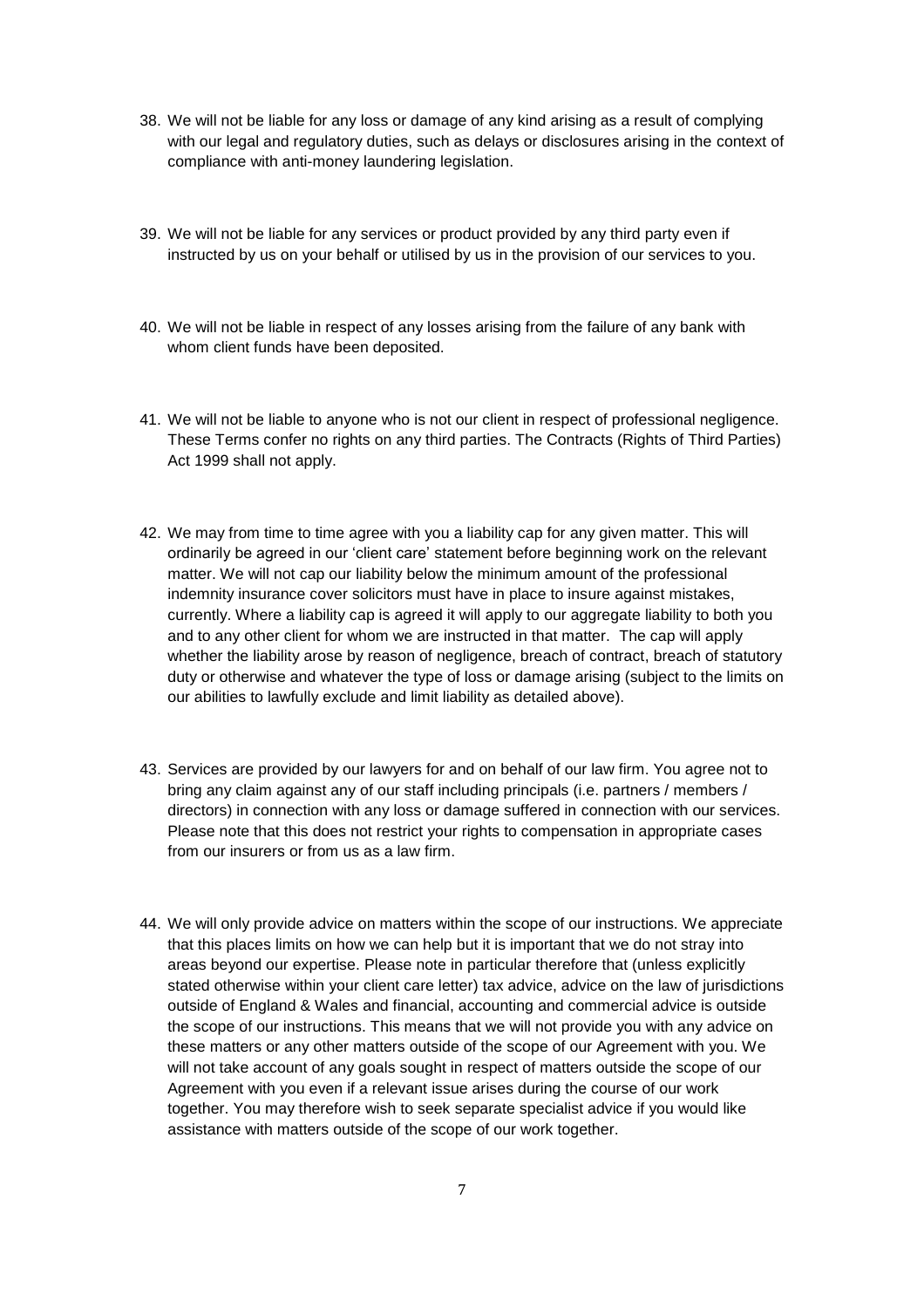## <span id="page-8-0"></span>TERMINATING INSTRUCTIONS

- 45. You may terminate your instructions to us at any time by telling us in writing. We may also bring our instructions to an end at any time, if we have reasonable grounds to do so, by informing you in writing. We will give you reasonable notice of our intention to stop working with you. Examples of when we may bring our instructions to an end include a breach by you of your obligations under our Agreement such as to give us timely instructions or to pay our charges or requests for payment on account on time. Other examples include where the solicitor client relationship of trust and confidence has broken down, where we discover a conflict of interest, where to proceed would otherwise be contrary to legal or regulatory duties, where the risk profile for your case significantly changed or if you experience an insolvency event.
- 46. When instructions are terminated you will be liable for our charges including fees for time spent, disbursements and tax incurred (or which it will be necessary to incur) up to the point of termination being notified. We also reserve the right to charge you for any costs incurred after notice of termination if we need to transfer your file to another adviser or remove ourselves from the Court record.
- 47. Subject to any applicable data protection rights which may apply, we are entitled to withhold our full file of papers until any charges owed to us have been paid. We retain all intellectual property rights in the advice which we provide and the documents which we prepare but permit you to make use of such work for the purposes of your particular matter only.
- <span id="page-8-1"></span>48. In some circumstances a 'consumer' client (but not a business or an individual instructing us in a business capacity) may have a right in law to cancel our agreement without becoming liable for our fees. Such rights may arise if we take instructions from you outside of our offices or at a distance. If the cancellation rights apply then we reserve the right to not start work on your matter until 14 days from the date of entering into this agreement i.e. until after the 'cooling off' period has passed. If you do not wish to wait this long then you can instruct us to proceed within the cooling off period but you will then be liable from that point for our fees whether you wish to cancel within 14 days or not. In appropriate cases we will provide you with full instructions on how to exercise your right to cancel as an annex to your 'client care letter'.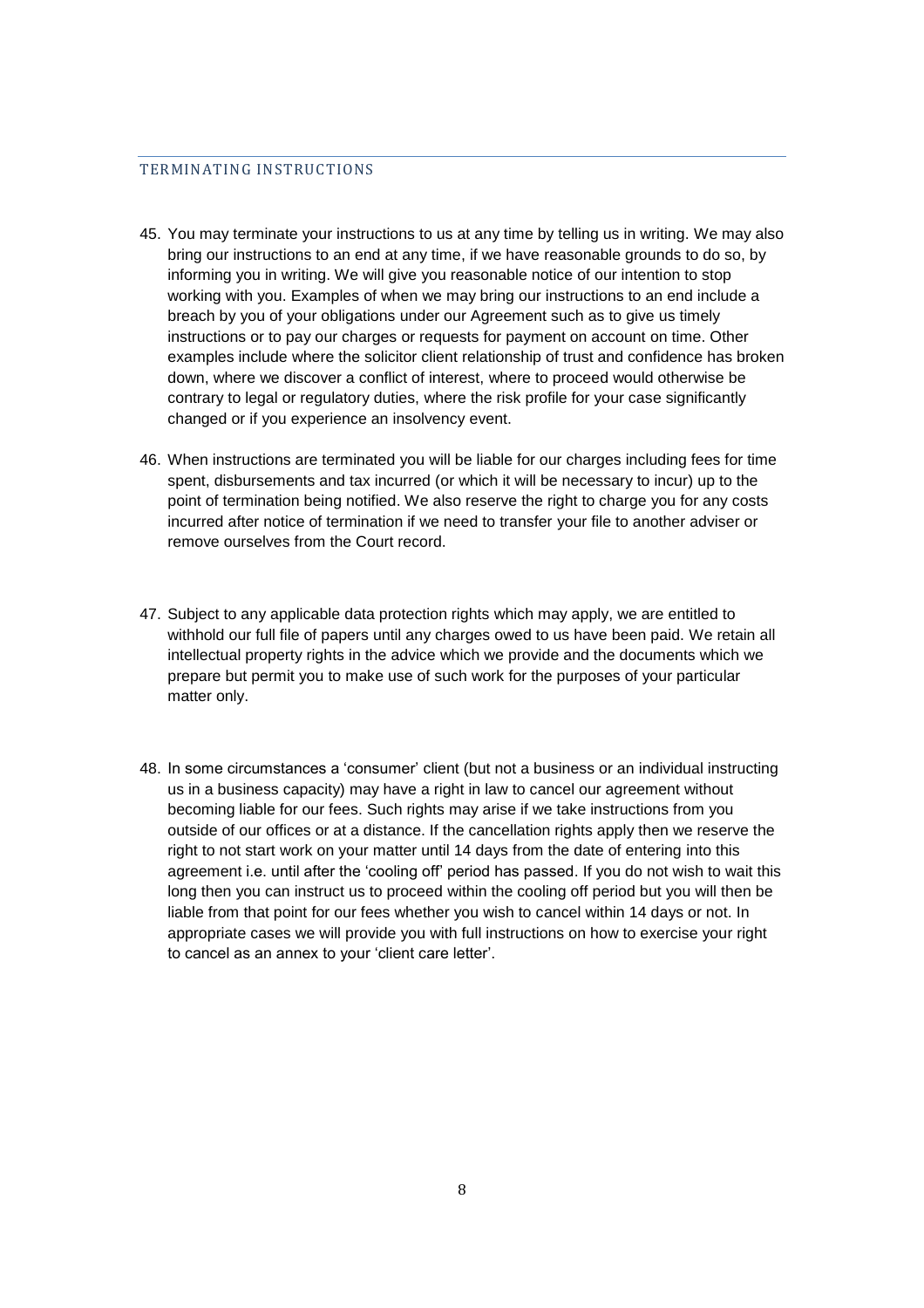#### CLIENT PROTECTION WHEN WORKING WITH A SOLICITOR'S FIRM

- 49. As a firm of solicitors we are required to maintain professional indemnity insurance up to a certain limit in order to protect clients (subject to the terms of the policy) in the unlikely event of a mistake being made in a case. If you feel that we have made a mistake in your case and that you have or will suffer loss or damage as a result you must inform us straight away. Contact details and details of the territorial coverage for our professional indemnity insurers are available upon request from the individual handling your case.
- 50. Working with a solicitor may also provide protection to a client in certain circumstances if a solicitor fails to pay money owed to the client or is dishonest resulting in a loss to the client. Obviously we do not anticipate any such problems arising in your matter but if you would like to learn more about the SRA Compensation Fund you can do so on the SRA website: [www.sra.org.uk/consumers/consumers.page](http://www.sra.org.uk/consumers/consumers.page)

## <span id="page-9-0"></span>COMPLAINTS AND OTHER CONCERNS

- 51. We hope that you are happy with the service we provide. If at any stage you have concerns or wish to make a complaint please tell the person handling your matter straight away about the nature of your concern. If you do not feel comfortable speaking with the individual handling your matter then you can contact our complaints partner directly (see our website for details). If the person handling your matter cannot promptly resolve your concerns then it will be dealt with as a formal complaint under our complaints policy (see our website for a copy of this policy). This process involves an investigation of the concerns by a senior member of our firm. We will then write to you within 8 weeks setting out our final response to the complaint and how you can pursue you concerns further if you do not agree with our proposed resolution / outcome.
- 52. Individual consumers and smaller organisations may be entitled to complain to the Legal Ombudsman about our service if they remain dissatisfied. The Ombudsman would generally expect clients to follow a firm's internal complaints procedure first however. Complaints to the Ombudsman should normally be made within six months of receiving our final response to your complaint and no more than 6 years from the date of when the problem arose (or if you were not initially aware of the problem, within 3 years of when you should reasonably have known that there was cause for complaint). You can find further information about the Ombudsman on the website [www.legalombudsman.org.uk.](http://www.legalombudsman.org.uk/) You can write to the Ombudsman at Legal Ombudsman, PO Box 6806, Wolverhampton, WV1 9WJ or by email on [enquiries@legalombudsman.org.uk](mailto:enquiries@legalombudsman.org.uk) or call on 0300 555 0333.
- 53. Alternative complaints / dispute resolution bodies do also exist (such as Ombudsman Services, ProMediate and Small Claims Mediation) which are competent to deal with complaints about legal services if we both agree to use such a scheme. If we agree to use such a scheme we will inform you when notifying you of our final response to your complaint.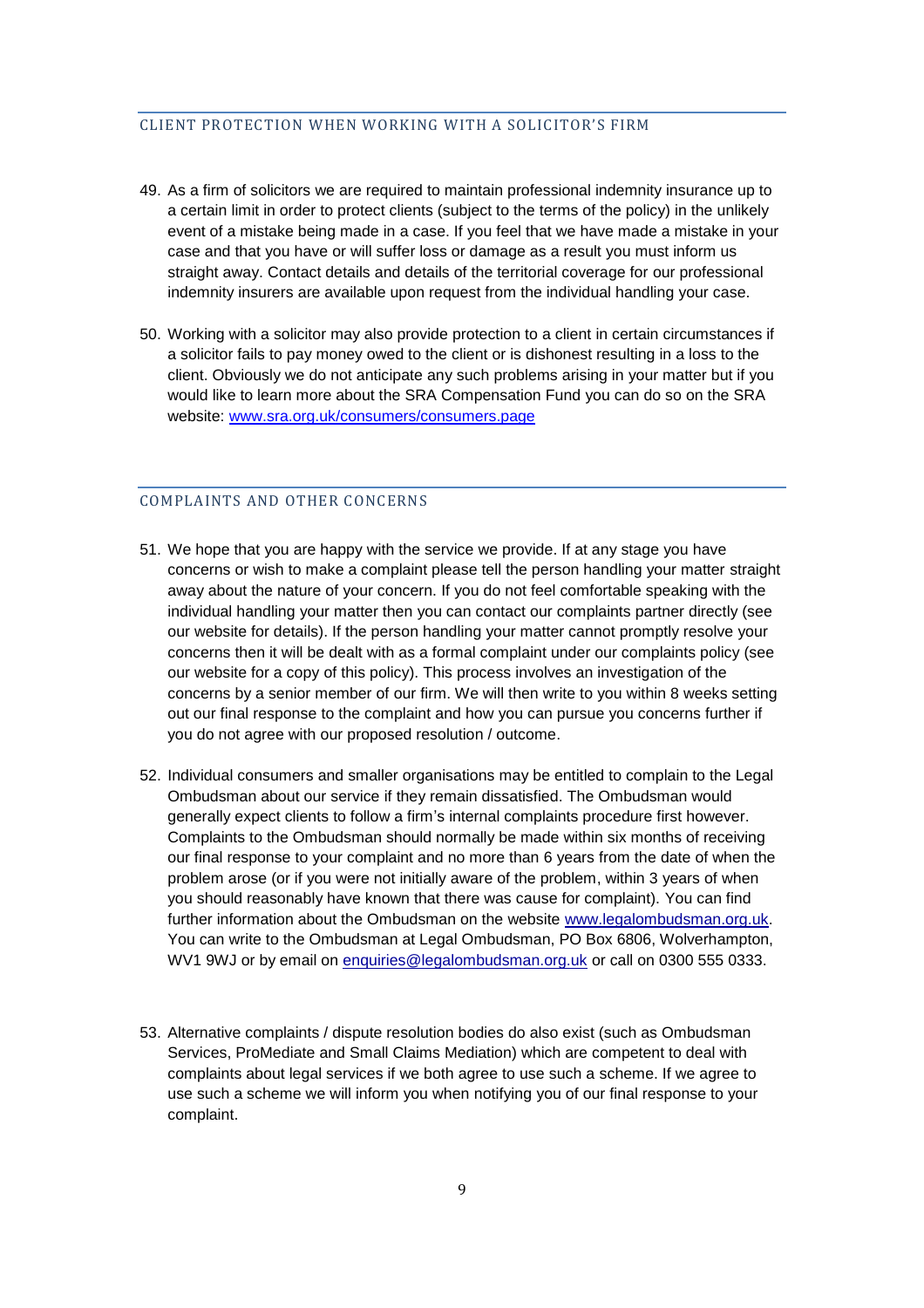54. Please note that the Legal Ombudsman is there to deal with concerns about the level of service which a client has received. Where there are more serious concerns that a solicitor or solicitor's firm have been involved in professional misconduct then reports can also be made to the SRA, the regulator of solicitors and solicitor firms. This could be for quite unusual and serious acts of misconduct such as dishonesty, taking or losing your money or treating you unfairly because of your age, a disability or other characteristic. Obviously we do not anticipate any such problems arising and would ask that you notify the matter supervisor straight away if you have any such concerns.

# <span id="page-10-0"></span>CONFIDENTIALITY AND PROTECTING INDIVIDUALS' DATA RIGHTS

- 55. We will collect information about individual clients and organisation clients' staff and keep this on our computers, in our email, in cloud storage and on paper for a certain period of time. The main reasons for this are to:
	- deliver the legal services we have agreed in contract to provide to you. For example, we may use your information to write letters on your behalf or prepare legal documents to help you with your matter;
	- comply with the law. For example, as solicitors we have to perform 'conflicts of interest' checks for new cases against a list of current and former clients. We also have a legal duty to report suspicious activity to the National Crime Agency ('NCA') if we suspect money laundering.
- 56. In some cases we may hold more 'sensitive' information about an individual such as about health. This may be necessary to pursue your legal matter. We are permitted to use such information to provide legal advice to you or in connection with equality legislation.
- 57. You can withdraw consent to your information being used in a particular way but this may limit what more we can do for you (if anything).
- 58. As a client we may in the future send you a newsletter or similar and find that most clients find this helpful. We rely upon the 'legitimate interest' we have in maintaining contact with former clients to do this in data protection law and your agreement for the purposes of the Privacy & Electronic Communications Regulations (which can be implied under these Regulations). However, we will never share your information with third parties to market to you and will not contact you about non-legal services. We will make it quick and easy for you to 'opt out' of future communications in every communication we send. If you already know that you don't want to receive these messages then you can opt out now by emailing us via our website.
- 59. Your information may be kept on computer servers within the European Union. If at any point information is stored on computer servers outside of the EU we will have selected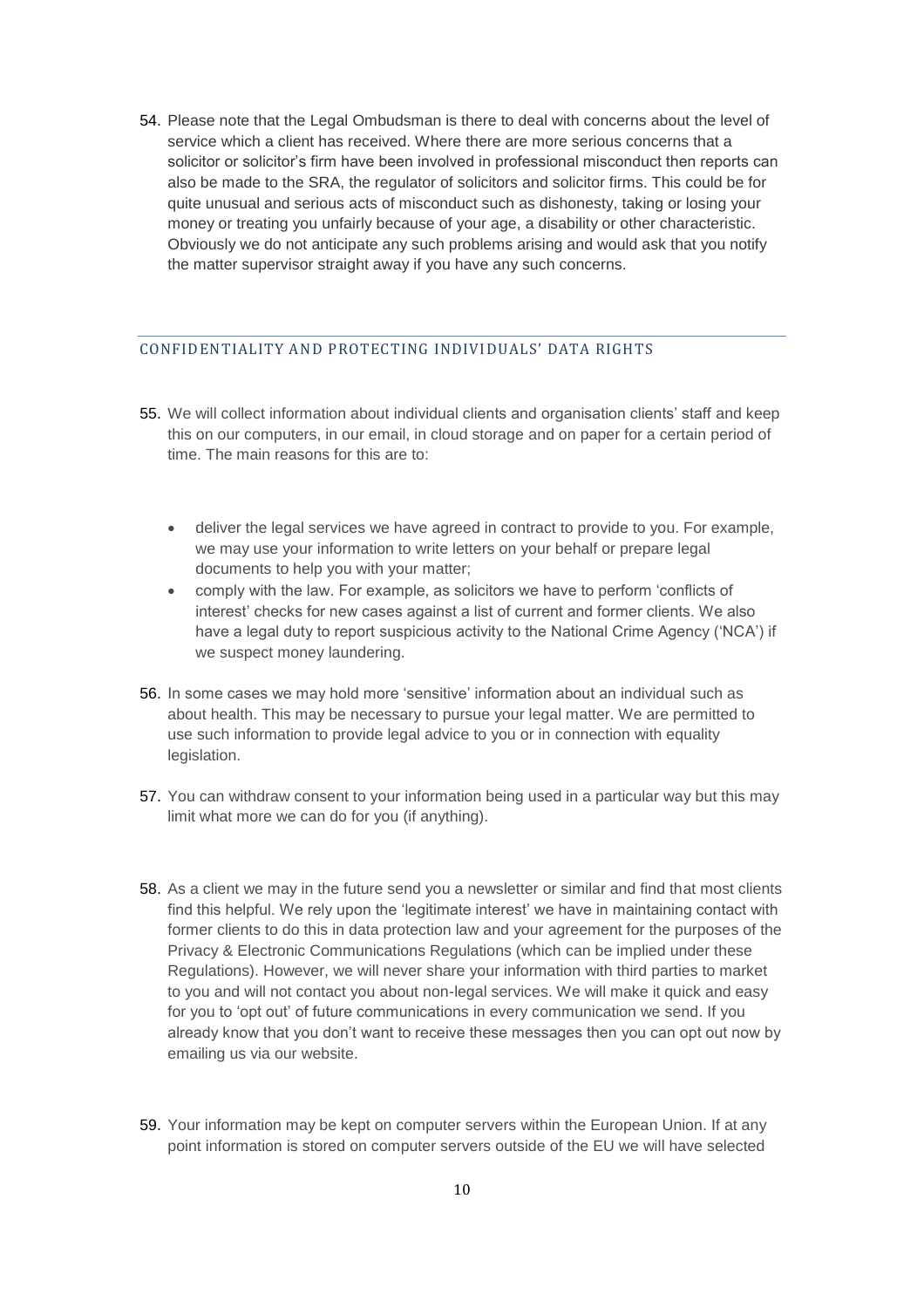countries which are either approved for this purpose (under Article 45 of the General Data Protection Regulation or 'GDPR') or are located where we are happy that the safeguards in place in that country to protect your information are appropriate (under Article 45 of the GDPR).

- 60. We do not use your personal information to make 'automated decisions' which affect you.
- 61. Generally speaking we will not share your information with third parties unless this is part of the work on your legal matter. For example, lawyers frequently may need to send certain information about clients to other lawyers working on the matter, to Court or to government bodies. In rare circumstances we sometimes need to make reports of suspicious activity to the NCA. We do also work with some trusted contractors or consultants who may have access to your information such as service providers or copiers. All contractors have a contract with us which requires that your information be accessed appropriately and kept confidential (among other GDPR requirements). Similarly we may occasionally need to share client matter information with our professional indemnity insurers and their advisers. If you instruct us jointly with another client then it will be necessary to share certain information relevant to you with the corresponding joint client in order to fulfil your instructions to us.
- 62. While we reserve the right to destroy non-original material at any time after the conclusion of your matter, we generally retain files for a period of 6 years after payment of the final bill and then destroy them thereafter. At the end of a case original documents will be returned to you but if we both agree we may retain certain originals for longer than this time period. We will also always keep a small amount of information after file closure to do conflicts of interest searches in the future to comply with our professional duties.
- 63. We do normally have a right to payment of any outstanding costs before releasing a whole file to you but individuals may arguably have a separate right under the GDPR to access certain 'personal data' without charge. This may include having it in a particular electronic format ('portable' format).
- 64. Our general contact details are set out in our covering letter and the contact details for our information officer can be found on our website. Contact this individual if you want to exercise one of your data protection 'rights' and in particular if you:
	- wish to complain about how your personal data is being used;
	- wish to request that our records about your personal information be corrected or deleted.